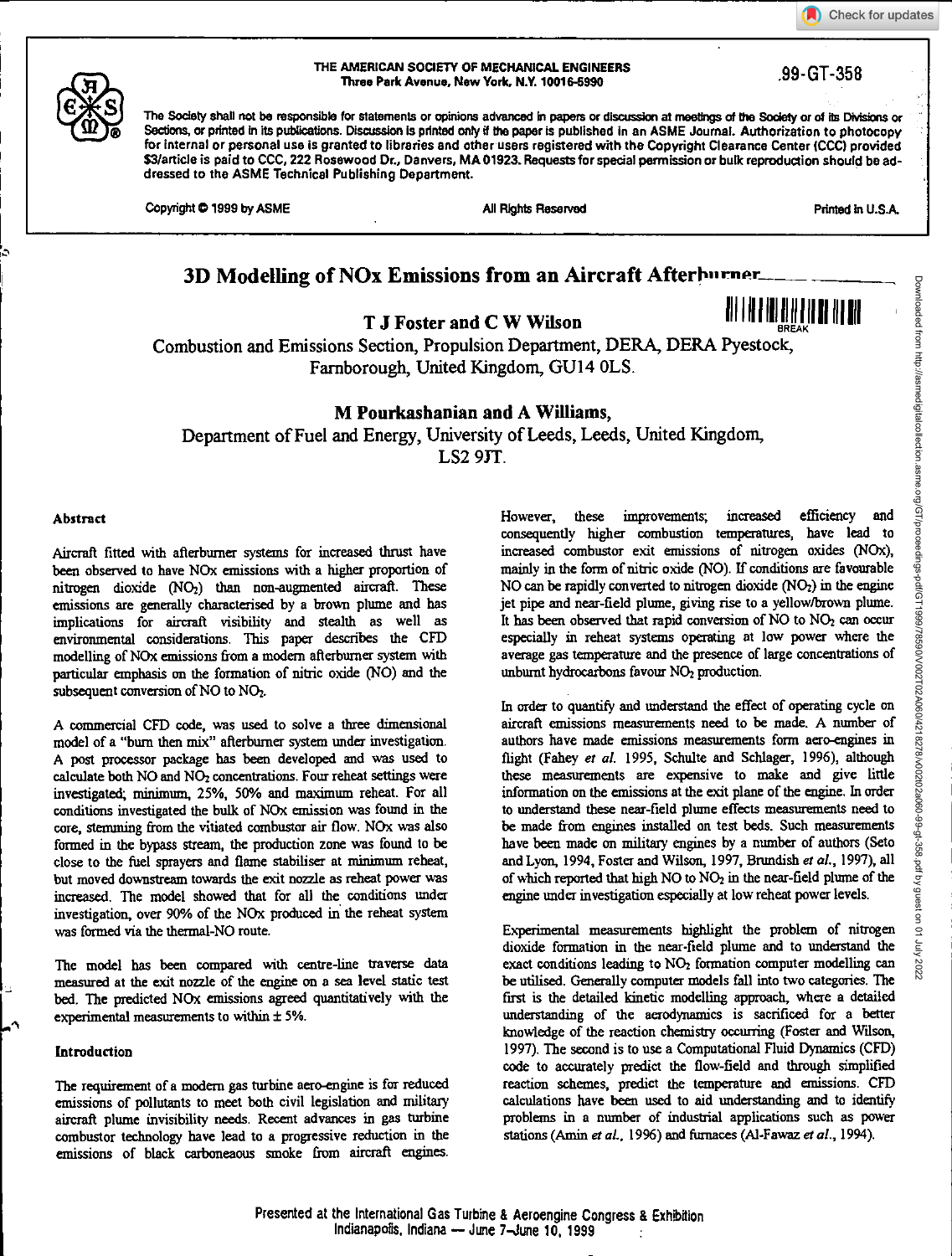r.,

In this paper we have taken experimental measurements from the exit plane of a reheated gas turbine engine and compared them to a CFD model at a number of power settings. The CFD model was also used to highlight regions of NO formation within the afterburner system with respect to potential  $NO$  to  $NO<sub>2</sub>$  conversion in the jet pipe and near-field plume.

# **NO: FORMATION**

 $NO<sub>x</sub>$  is the collective name given to the oxides of nitrogen; these being Nitric Oxide (NO), Nitrogen Dioxide (NO<sub>2</sub>) and Nitrous Oxide  $(N_2O)$ . In general  $NO<sub>x</sub>$  is emitted from fossil fuel combustion in the form of NO, where upon it is oxidised to  $NO<sub>2</sub>$  in the atmosphere, although certain conditions can favour the production of NO2and N20 leading to significant emissions (Miller and Bowman, 1989).

# **Thermal NO**

The formation of thermal NO is determined by highly temperature dependent chemical reactions known as the extended Zeldovich mechanism.

The rate constant for these reactions have been measured in numerous experimental studies (Flower *et at,* 1975, Blauwens *et at,*  1977, Monat *et at,* 1979) and the data obtained from these studies has been critically evaluated by Baulch *et at* (1973) and Hanson and Salimian (1984). The expressions for the rate coefficients for extended Zeldovich reactions used in the current thermal NOx model are based on Hanson and Salimian (1984), and therefore the net rate of formation of is given by;

$$
\frac{d[NO]_T}{dt} = k_1[O][N_2] + k_2[N][O_2] + k_3[N][OH]
$$
  

$$
-k_{-1}[N][NO] - k_{-2}[O][NO] - k_{-3}[H][NO]
$$
 (1)

In order to calculate the formation rates of NO and N, the concentrations of 0, H, and OH are required. The rate of formation of NO is significant only at high temperatures, greater than 1800K.

#### **Prompt-NO**

In flames where successful NO abatement measures have been used, often the total NO emissions can be dominated by prompt NO (Fenimore, 1971). Furthermore, there is substantial evidence that prompt NO can be formed in significant quantities in some combustion environments such as in the low-temperature, fuel-rich zones found in staged burners and gas turbines. Prompt NO is more predominant in rich flames and the actual formation involves a complex series of reactions and many possible intermediate species. A number of species, which result from fuel fragmentation, have been suggested as a main source of prompt NO in hydrocarbon flames, i.e., CH, CH<sub>2</sub>, C, C<sub>2</sub>H, etc. Recent studies (Schefer *et al.*, 1991) have shown that comparison of probability density distribution for the location of the peak NO with those obtained for the peak CH shows a close correspondence. This suggests that the majority of the NO at the flame base is prompt NO and in addition it can be concluded that the prediction of prompt NO formation within the flame requires coupling of the NO kinetics to the hydrocarbon combustion mechanism. Hydrocarbon combustion mechanisms involve a large number of steps, which can become very complex to solve and have a catastrophic effect on computerprocessing time. In the present NO model, a global kinetic parameter derived by DeSoete (1975) and modified by Misesghi *at at,* (1991) was used.

The De-Soete model was modified by using available experimental data from Bachmeier *et al.* (1973) and the effects of fuel type, (i.e. the number of carbon atoms) and air-fuel ratio were incorporated in a correction factor (t) applicable for aliphatic hydrocarbon fuels (Missaghi et al, 1991) and hence;

$$
\frac{d[NO]}{dt} = fk_p[O_2] \cdot [N_2] [Fuel] \exp^{\left(\frac{-B_A}{AI}\right)} \qquad s^{-1} \qquad (2)
$$

Where 
$$
f = 4.75 + C_1 n - C_2 \phi + C_3 \phi^2 - C_4 \phi^3
$$
 (3)

**CI to C4** are constants, n is the number of carbon atoms of hydrocarbon fuel and  $\phi$  is the equivalence ratio. In the model the values for C<sub>1</sub> to C<sub>4</sub> were 8.19 x 10<sup>-2</sup>, 23.2, 32 and 12.2 respectively. In order to obtain a realistic prediction of prompt NO, the oxygen reaction order should be calculated from composition data.

## **NO-Reburn and Fuel-NO**

The rebum process at gas temperature range of 1600-2150K was obtained using a global approximation of :

$$
\frac{d[NO]_{\text{Re}}}{dt} = -k\sigma[CH][NO] - K\sigma[CH_2][NO] - k\sigma[CH_3][NO]
$$
\n(4)

Where the rates for  $k_a$ .  $k_b$  and  $k_c$  were obtained from Miller and Bowman, (1989) and [CIL] is calculated from partial equilibrium approximation.

Aviation kerosene contains little fuel bound nitrogen, therefore the Fuel-NO is not considered here and although additional NO can be formed by the nitrous oxide route it is only an important contributor to the total NO at lower temperature regimes than the work presented here.(Miller and Bowman, 1989, Michaud *et aL,* 1992, Johnsson *et aL,* 1992).

#### **Nitrogen Dioxide**

As emission regulations become more stringent there is an increasing interest in the formation of  $NO<sub>2</sub>$  in combustion products where it is in higher concentration than if slowly formed from NO in the atmosphere. The aircraft reheat systems and their application to civil *(e.g.* Concorde) *and military engines* where visible NO2 is undesirable for various reasons

Nitrogen dioxide is formed by the reversible reactions of NO with  $HO<sub>2</sub>$ , OH, O and  $O<sub>2</sub>$  via;

$$
NO + HO2 = NO2 + OH
$$
 (5)

$$
NO + OH = NO2 + H \tag{6}
$$

$$
NO + O_2 = NO_2 + O \tag{7}
$$

$$
NO + O + M = NO2 + M
$$
 (8)

At high temperatures, found in the flame zone,  $NO<sub>2</sub>$  is rapidly converted back to NO. However NO<sub>2</sub> conversion is favoured in the lower temperature regions where the combustion products have been rapidly cooled and high concentrations of the radical HO<sub>2</sub> can occur. Such conditions can be found in gas turbine engines where bleed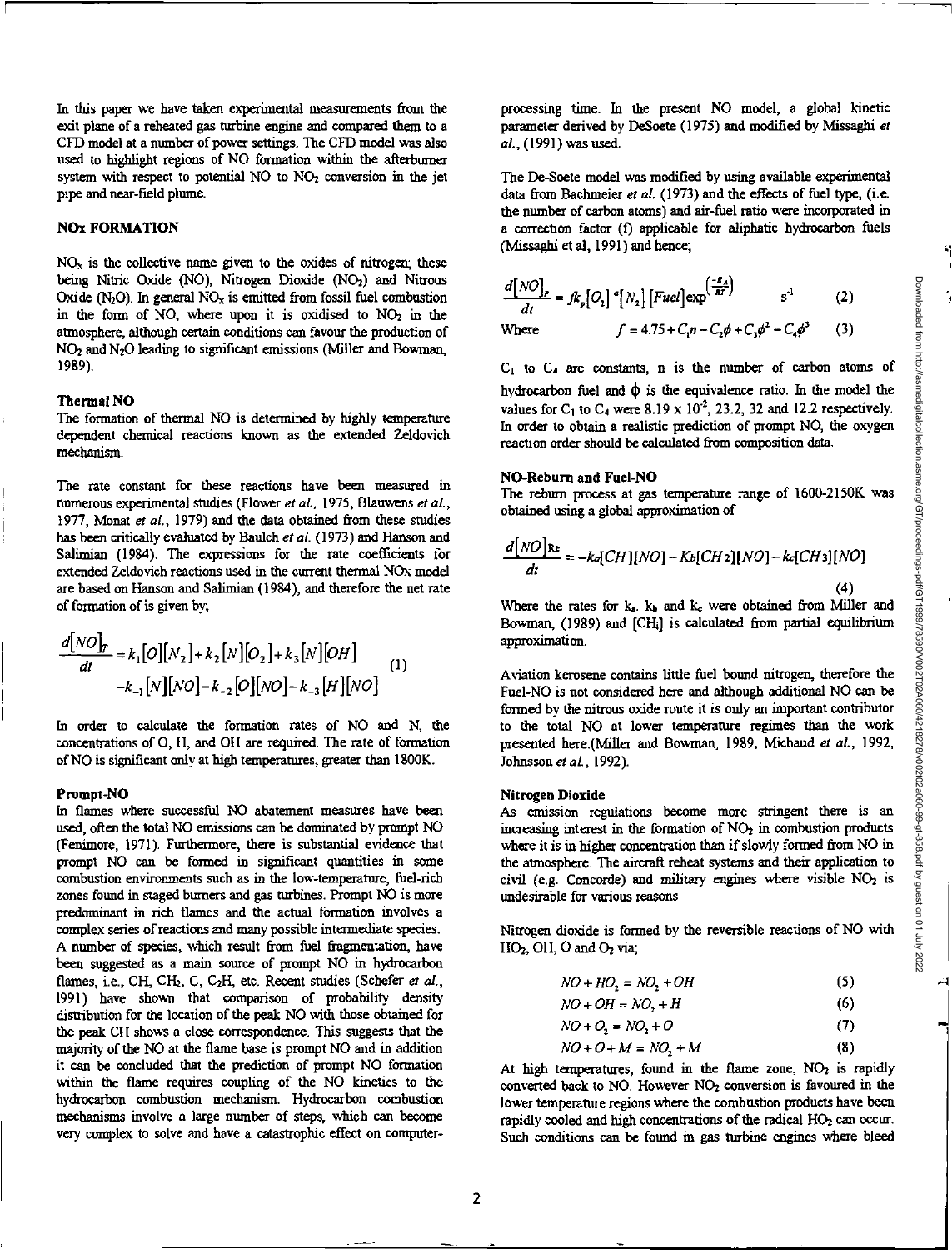flows cool the ccrmbustor exhaust gases before entering the turbine stages and in afterburner systems (Seto and Lyon, 1994), and also in probe sampling from fuel lean combustion products (Bromly *et aL,*  1988). Under these low temperature conditions the reaction of HO<sub>2</sub> with other species is generally slow, with the exception of NO, reaction  $(5)$ , and itself. The conversion of NO to NO<sub>2</sub> is enhanced strongly by the presence of any unbumt hydrocarbons (Hori *et aL,*  1992)

# **CFD Modelling Technique**

In this study, CFD is demonstrated as an 'engineering tool and a commercially available code was used to solve the reacting fluid-flow and a post-processing package was then linked to the output to obtain distributions of NO concentrations. This code uses a moment method approach to solve the transport equations in finite-volume form. Turbulence closure for the turbulent convective fluxes has been achieved with the k-c model in standard form. The source terms are evaluated using the slower of either the laminar reaction rates or the mixing rates determined by the eddy-break-up model (Magnussen and Hjertager, 1977). The flow field solution is subsequently used to solve the transport equation for the NO species. In order to solve equation (4), the concentration of quasi-steady species N, stable species  $(O_2 \text{ and } N_2 \text{ etc.})$  the concentration of 0 atoms as well as free radical OH are required. Following a suggestion by Zeldovich, the thermal-NO formation mechanism can be de-coupled from the main combustion process, by assuming equilibrium values for temperature, stable species, 0 atoms and OH radicals. However, an error may be involved by this approximation. At present there is no definitive conclusion on the effect of super equilibrium on NO formation rates in turbulent flames. Peters and Donnerhak (1981) suggest that superequilibrium radicals can account for no more than a 25% increase in thermal NO while fluid dynamics can have a dominant effect on NO fommtion rates. Bilger and Beck (1975), however, suggest that in turbulent diffusion flames the effect of O atom overshoot on NO formation rate is very important. The effect of super equilibrium 0 atom concentrations on NO formation rates has been investigated (Missaghi et al., 1990) during CH<sub>4</sub>/air combustion and the results indicated that the levels of NO emissions can be under-predicated by as much as 28% in the flame zone by assuming equilibrium **0**  atom concentrations.

In this study two different techniques were adopted for prediction of 0 atom and OH radical concentrations. Allowance for super-equilibrium concentration of radicals in and near the primary reaction zone were made by imposing the data given by Dixon-Lewis (1980) on 0 and OH concentrations in methane/air flames at different strain rates. The rate of strain of the flame is related to the turbulent intensity of the combustion process. In addition an improved approximation of the 0 atoms and OH radicals is derived from the concentration of the stable species by use of the partial equilibrium assumption for the fast-flame reactions.

The oxygen concentration can be obtained from;

$$
[O] = K_a [O_2] [CO]/[CO_2]
$$
 (9)

and the hydroxyl concentration from;

$$
[OH] = K_s([O_s] [CO] [H_2O]/[CO_s])^{1/2}
$$
 (10)

The equations  $9 \& 10$  are derived from the partial equilibrium model by introducing the recombination rate of molecules. It should be noted, however, that this approach could only be employed if the concentration of CO is predicted properly in the flow-field calculations.

## NO-NO2 **Conversion Modeling:**

The chemistry of formation of NO2 *in flames* and exhausts from combustion processes is considerably well researched especially through chemical kinetic modeling studies (e.g., Miller & Bowman, Nishioka et al. and Amano & Hase). It is believed that in addition to reactions 5 & 8 following reactions may contribute towards NO-NO<sub>2</sub> conversion process:

$$
NO + RO2 \rightarrow NO2 + RO
$$
 (11)

$$
NO + HORO2 \rightarrow NO2+HORO
$$
 (12)

Reaction flux calculations indicates that NO-NO<sub>2</sub> conversion process predominantly controlled through the reaction 4 under normal operating conditions. However kinetic *studies* have indicated that reactions 11 & 12 contribute less than 15% to NO-NO<sub>2</sub> conversion. Therefore for modeling purposes, it become of paramount importance to determine source of H02 production through following reaction steps:

| [Fuel Fragments Alkyl] + $O_2$ Olefin + $HO_2$ | (13) |
|------------------------------------------------|------|
| $HCO + O2 \rightarrow CO2 + HO2$               | (14) |
| $HO_2 + H \rightarrow OH + OH$                 | (15) |
| $HO_{2}$ + O $\rightarrow$ OH +O <sub>2</sub>  | (16) |
| $HO_2 + OH \rightarrow H_2O + O_2$<br>٠        | (17) |
| $HO2 + H \rightarrow H2O + O$                  | (18) |
| $H + O2 + M \rightarrow HO2 + M$               | (19) |

The  $NO<sub>2</sub>$  reduction takes place through reactions 6 & 7.

The production rate of  $NO<sub>2</sub>$  formation reaches a peak typically between 500 K and 700 K whereas that of  $NO<sub>2</sub>$  reduction occurs between 800 K and 1000 K. The low levels of NO found in uncooled flames are the results of a delicate balance between the consecutive production and consumption rates of similar magnitudes. This delicate balance is upset as soon as cooling is imposed on the combustion products. This effect was studied in particular by Amano and Hese. In the case of two-stage cooling, the conversion was dependent not only on the cooling rate but also on the temperature of the plateau and on its duration. Increasing the initial NO concentration from 50 ppm was found to have *very* little effect on the previous conclusions, whereas below 30 ppm, the conversion increased exponentially regardless of cooling conditions as was also found by Hand et al. Kinetic studies like these have always been mitigated by lack of experimental corroboration, i.e. Amano and Hese only published experimental data corresponding to the low NO/NO<sub>2</sub> conversion conditions. This lack of experimental data is partly due to the difficulties in measuring  $NO<sub>2</sub>$  accurately. Indeed, conversion of NO to NO<sub>2</sub> in the sampling probe due to cooling *has* been researched but there is a lack in precise descriptions of the experimental conditions of sampling.

Therefore in-order to predict the  $NO<sub>2</sub>$  emission from a combustion device using a post-processor combined with commercial CFD code, a simple global approach was implemented. After careful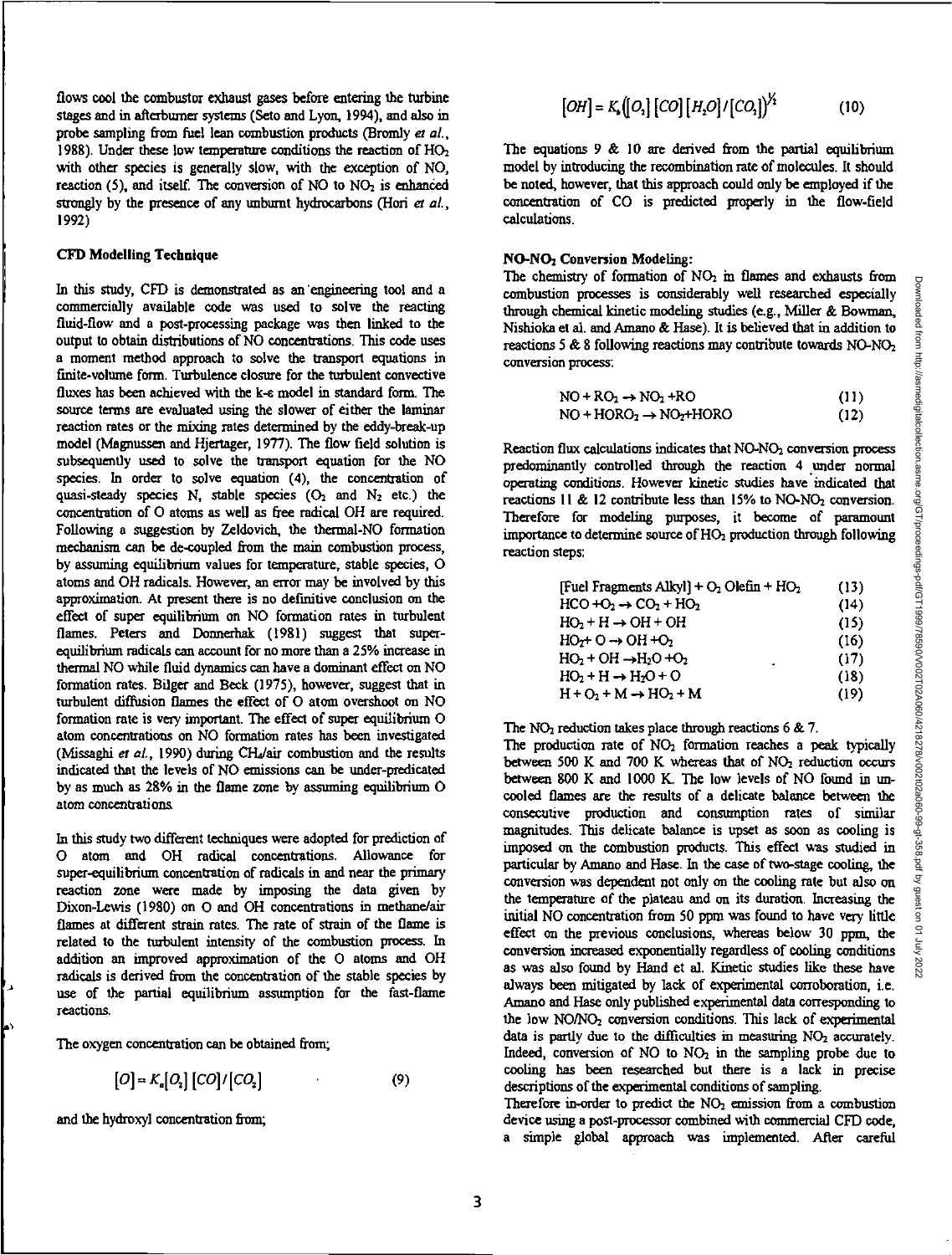considerations of all the available models for predicting NO2 formation in the combustion process, it was decided that a model based on partial equilibrium approach could be a useful engineering tool for calculating the NO<sub>2</sub> concentration. When applied to practical engineering problems, this technique requires significantly lower computational time than using detailed reaction mechanism. Assuming that HO<sub>2</sub> formation and destruction can be represented via reactions 13-19 and at high temperature the reactions rates of forward and backward reactions are so fast, that one obtains partial equilibrium for the reactions 13-18. However as shown above, the concentration of H, OH and 0 can be calculated from partial equilibrium assumption and therefore the  $HO<sub>2</sub>$  concentration can be calculated from reactions 14-19. The rate of formation and consumption of the  $HO<sub>2</sub>$  concentration is related to reaction intermediates through the fast exchange reactions 14-19. The use of partial equilibrium assumption greatly simplifies the analysis of otherwise very complex chemical kinetic routes. The reactions 13-18 is fast compared to three-body recombination reactions that ultimately eliminate the radicals from the system. To a first approximation, by considering that the reaction intermediates are at equilibrium with one another through reactions 14-19, the partialequilibrium concentration of  $HO<sub>2</sub>$  may be expressed by the following equation:

$$
[\mathrm{HO}_2]_{\mathrm{pc}} = \mathrm{A/B} \tag{20}
$$

Where all the equilibrium constant are in concentration units and:

$$
A = \{[H_2O][O_2] + [H_2O][O] + [O_2][OH] + [OH]^2\} \qquad (21a)
$$
  
\n
$$
B = \{K_{32}[OH] + K_{33}[H] + K_{31}[O] + K_{30}[H]\} \qquad (21b)
$$

It is important to mention that the accuracy of HO, concentration will depend significantly on accurate prediction of H concentration. An empirical approach (non-temperature dependent Arrheninus expression) was used to represent the global reaction 14.

Reactions 5-7 were *used to calculate the* net rate of production of NO2. The reaction rate parameters (A, B, and E) was obtained from Hanson and Salimian.

#### Turbulence/Chemistry Interaction Model

To predict the NO scalar field, the conservation equation has been

solved *subsequently* to solving the flow field. The source term  $\omega_{\text{NO}}$ is evaluated using a PDF approach. Thermal NO formation depends critically on the mean 0 radical concentration with allowance for non-equilibrium radical concentrations. The prompt NO concentration field in turn depends critically on the CH radical concentration and temperature. Therefore, the turbulent model used in the present investigation is improved by using a two depended variable system for which the first moments are obtained from the solution of the transport equations. The mean turbulent reaction rate

 $\omega_{NQ}$  can be described in terms of the instantaneous rate  $\omega$  and a joint PDF of various variables;

$$
\varpi = \int \omega \big( v_1 v_2 \dots \big) p \big( v_1 v_2 \dots \big) dv_1 dv_2 \dots \tag{22}
$$

Where  $v_1, v_2$  ,... are temperature and species concentration and therefore for a two variable joint PDF;

$$
\omega_{\kappa\sigma} = \int \omega_{\kappa\sigma} (v_1 v_2) p(v_1 v_2) dv_1 dv_2 \tag{23}
$$

Where  $\overline{\omega}_{NO}$  is the mean turbulent rate of production of NO,  $\omega_{NO}$  is the instantaneous rate of production given by equations 1 and 4, and  $p(v_1, v_2)$  is the joint PDF of the variables  $v_1$  and  $v_2$ . If it is further assumed that the variables  $v_1$  and  $v_2$  are statistically independent;

$$
p(v_1v_2) \neq p_1(v_1)p_2(v_2)
$$
 (24)

Where  $p_1$  and  $p_2$  are assumed here to be two moment beta functions, the equation for the beta function is the second moment  $v_2$  was assumed to be related to the first by,

$$
v^2 = s(v(1-v))
$$
 (25)

Where s is a coefficient to be selected to represent the intensity of fluctuation and the term in the brackets is the top limit of the second moment. Higher values correspond to higher Dahmkohler numbers, representing wrinkled laminar flame regimes, while lower values represent distributed combustion regimes.

In order to limit the computational time, each beta function *was evaluated at 10 points on a histogram* basis. A *sensitivity* analysis prior to the detailed computation was carried out for the beta functions, so that when  $V_1$  or  $V_2$  were near their extreme values, the associated beta function was replaced by a delta function and the instantaneous rate of production was directly incorporated.

The code is written so that the variable  $V_1$  and  $V_2$  can be selected depending on the type of NO formation in question. For example, for thermal NO,  $V_1$  was temperature and  $V_2$  was O radical mass fraction while for prompt NO they were temperature and CH mean mass fraction, respectively. At each step during two interactions, the extreme limits of  $V_1$  and  $V_2$  were calculated and the integration in equation (23) was obtained over the whole range of  $V_1$  and  $V_2$  at the interaction step in question.

The boundary condition for CFD model in terms of gas composition was obtained from engine measurements at the max-dry engine operating condition. All these species were effectively the same concentration as that of the combustor exit to allow the dilution by turbine blade cooling. The air mass flow rate through the inlet slots and jet orifices were computed using a 1-D flow distribution code. The computational mesh comprises  $80 \times 45 \times 65$  nodes reflecting a compromise between geometrical fidelity and grid dependent solution.

## **Experimental Measurements**

Combined temperature and emissions measurements were taken at the exit nozzle of a reheated gas turbine engine, fitted with a burn and mix reheat system, installed on a sea level static test bed at DERA Pyestock. The sampling probe was capable of traversing the engine diameter in both horizontal and vertical planes and was made stainless steel and is shown in Figure 1. High pressure hot water was used both to cool the probe and condition the gas sample. The sampling probe was connected to the analysers by ca. 15m of 6mm i.d. insulated stainless steel tubing, maintained at 150±15°C. A chemiluminescent analyser was used to measure NO and NOx. Carbon monoxide and dioxide were measured by NDIR analysers and total unbumt hydrocarbons were measured using a FID. Gas temperature was measured using a shielded platinum/platinumŌ.

 $\lambda$ 

√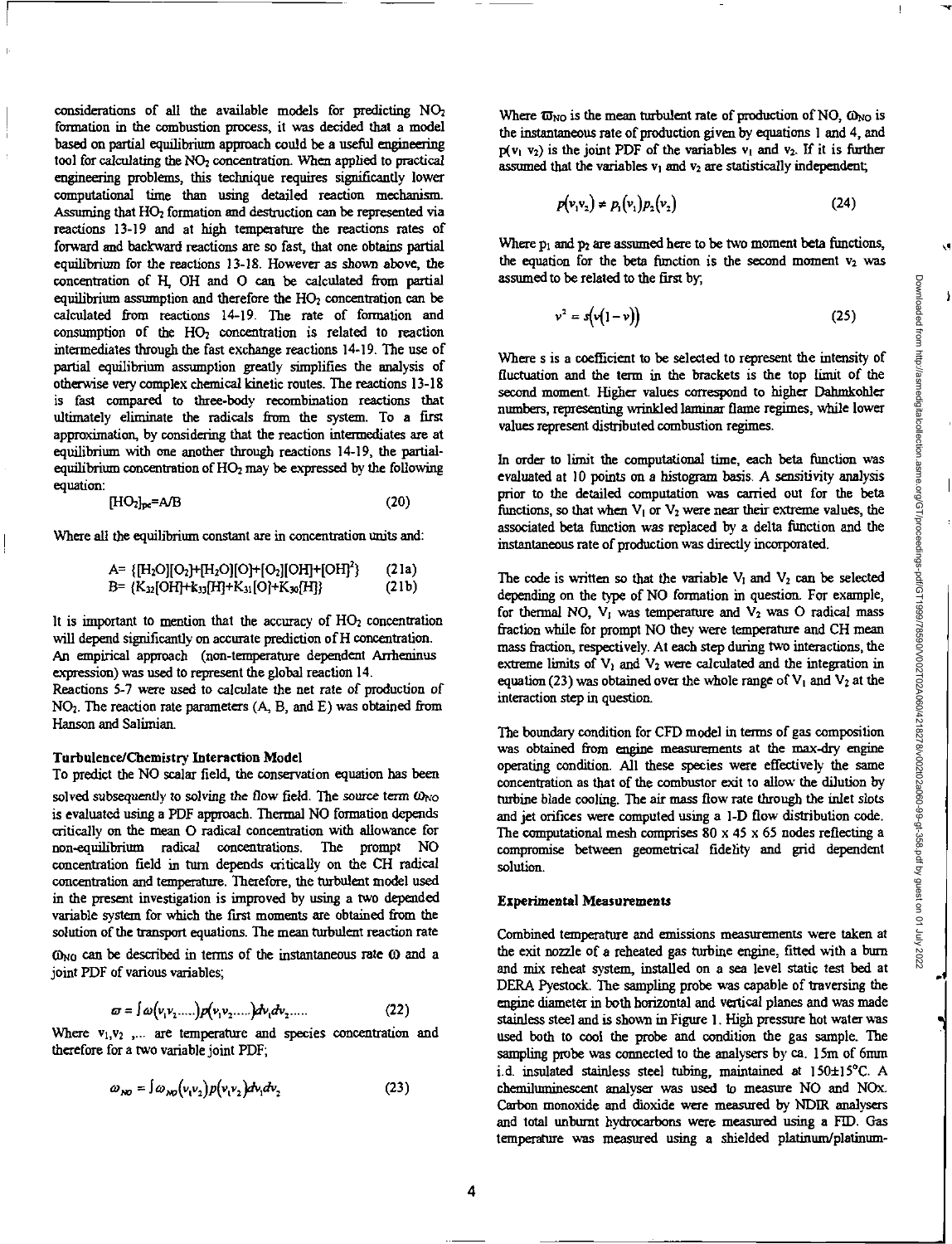rhodium thermocouple, located 10mm above the gas-sampling orifice. Gas analysis was made in accordance with ARP specification. All the instruments were calibrated to take into account the interference from gases and it is believed that accuracy of measurements is within 2% of the reading.

During the test programme gas temperature and emissions measurements were made across the centre line of the exhaust nozzle with the engine at idle, maximum continuous and a number of reheat power settings.

## Results and Discussion

NOx, NO and NO<sub>2</sub> emission measurements for the engine running at maximum continuous and reheat conditions are shown in Figures 2, 3 and 4 respectively. For all the results shown the emissions values have been non-dimensionalised by dividing the respective point measurement by the maximum NOx concentration measured during the whole experimental trial. The results in Figure 2 show that at low afterburner settings there is a net reduction in NOx emissions compared to the non reheated, maximum continuous, condition. This reduction is probably due to a rebuming effect, as the temperature and poor reheat combustion efficiency, and consequently high unburnt hydrocarbon levels, would favour rebuming of the NO formed in the combustor at these conditions. NOx destroying reactions within the probe was ruled out as a separate test was performed in order to investigate probe-induced reactions and no loss of NOx was observed. As power is further augmented NOx emissions increase reaching a maximum in the order of 200 ppmv. The NOx results at 50% and maximum reheat show two distinct emission peaks in the traverse corresponding to the location of the bypass sprayers and the method of fuelling the afterburner system. At these conditions the bypass stream is running close to stoichiometric combustion conditions and consequently forming NO via the thermal route, as highlighted in the experimental and NO measurements in Figure 3 and the CFD NOx predictions shown in Figures 8 and 9.

Figure 4 shows measured  $NO<sub>2</sub>$  concentrations at the engine exit plane. When compared to the NO results in Figure 3 it can be seen that at dry operation the NOx emission is predominantly NO, however, at low reheat power settings, NO<sub>2</sub> makes up a large proportion, approximately 80%, of the total NOx emission. Probe effects were again investigated and it was found that at these inefficient reheat conditions NO to NO2 conversion is accelerated within the probe tip by the reaction with HO<sub>2</sub> radicals. The true proportion of  $NO<sub>2</sub>$  was approximately 30% of the total  $NOx$  at the centre point of the traverse although further conversion within the test house dettmer gave rise to a visible brown/yellow plume at the detuner exit. At 50% reheat and above it can be seen that the nitrogen dioxide results in Figure 4 shows that  $NO<sub>2</sub>$  formation occurs mainly at the edge of the exhaust jet as relatively cold air, from jet pipe cooling and some entrained ambient air, interact with the hot combusting jet leading to conditions favouring NO<sub>2</sub> formation. This trend can also be seen at lower afterburner powers although it is somewhat swamped by probe effects.

In order to clarify the experimental observations a CFD model, based on a single sector of the reheat system, was used and is outlined in Figure 5. In this paper full CFD predictions are only shown for maximum reheat. Figures 6 and 7 show temperature

predictions for the sector and full engine respectively, NOx predictions are shown in Figures 8 and 9. From the temperature predictions it can be seen that there is little mixing between the core and bypass streams within the jet pipe. The predicted temperature field shows a slight increase in the core gas temperature, reaching a maximum around 1600K, with the flame anchored by the gutters. Combustion in the bypass stream is initiated and stabilised by the fuel from colander, which in turn ignites the fuel from the bypass sprayers. A peak exit plane temperature of 2200K is predicted, although combustion will continue downstream of the exit plane. The results also show that the cooling air film is maintained down the length of the jet pipe.

From the NOx predictions it can be seen that the reheat system does not produce huge quantities of NOx A small amount of NOx is formed in the core stream in the flames stabilised by the gutters, although at lower reheat powers some NOx formed in the combustor is destroyed in this region via the reverse of the reactions in the CFD code. At maximum reheat there is some NOx formed within the bypass stream, via the thermal -NO route, corresponding to the high temperature regions. However, very short residence times prohibit the formation of vast quantities of NO within the reheat system. A comparison of experimental and predicted NOx at a number of reheat settings is shown in Figure 10. It can be seen that the results compare favourably, both in absolute value and in the trends across the traverse. There is a slight discrepancy at minimum reheat as the CFD model under-predicts the combustion intensity, and consequently the temperature and NO<sub>x</sub>. But despite the complexity of the problem being modelled the influence of features, such as the bypass sprayers on the exit profile, are being successfully predicted. Finally Fig 11 shows the comparison between the measured and predicted NO<sub>2</sub> concentration for two different reheat setting. Predicted results indicate that with decreasing reheat NO<sub>2</sub> emission is increased. However in the simulation the increase is less strong than measurements. The predicted and measured  $NO<sub>2</sub>$  emission gives the largest difference at the centre of the engine. Overall the numerical model under-predicts the NO-NO<sub>2</sub> conversion rate and consequently the  $NO<sub>2</sub>$  formation. This difference partly may be attributed to the partial equilibrium assumption that was used to predict HO<sub>2</sub> concentration. In order to evaluate the partial equilibrium assumption the description of formation and destruction of entire pool of intermediates during combustion process is needed. Another possible source of error could be the omission of following chemical reactions from the NO-NO<sub>2</sub> conversion mechanism used in this study:

| $CO+O2 \rightarrow CO2 + O$    | (26) |
|--------------------------------|------|
| $O + H2O \rightarrow OH + OH$  | (27) |
| $CO + OH \rightarrow CO_2 + H$ | (28) |

Where the input from reactions 26 & 27 are needed to initiate the process followed by an input from reaction 28 which effect the H radical concentration in the system to initiate reaction 19 and simultaneously oxidising CO to CO<sub>2</sub>. At present validation work is being carried out by following a weighted sum of the concentrations of the species in the radical pool.

## Conclusions

The aim of this work was to make a series of experimental measurements in the exit plane of a reheated gas turbine engine and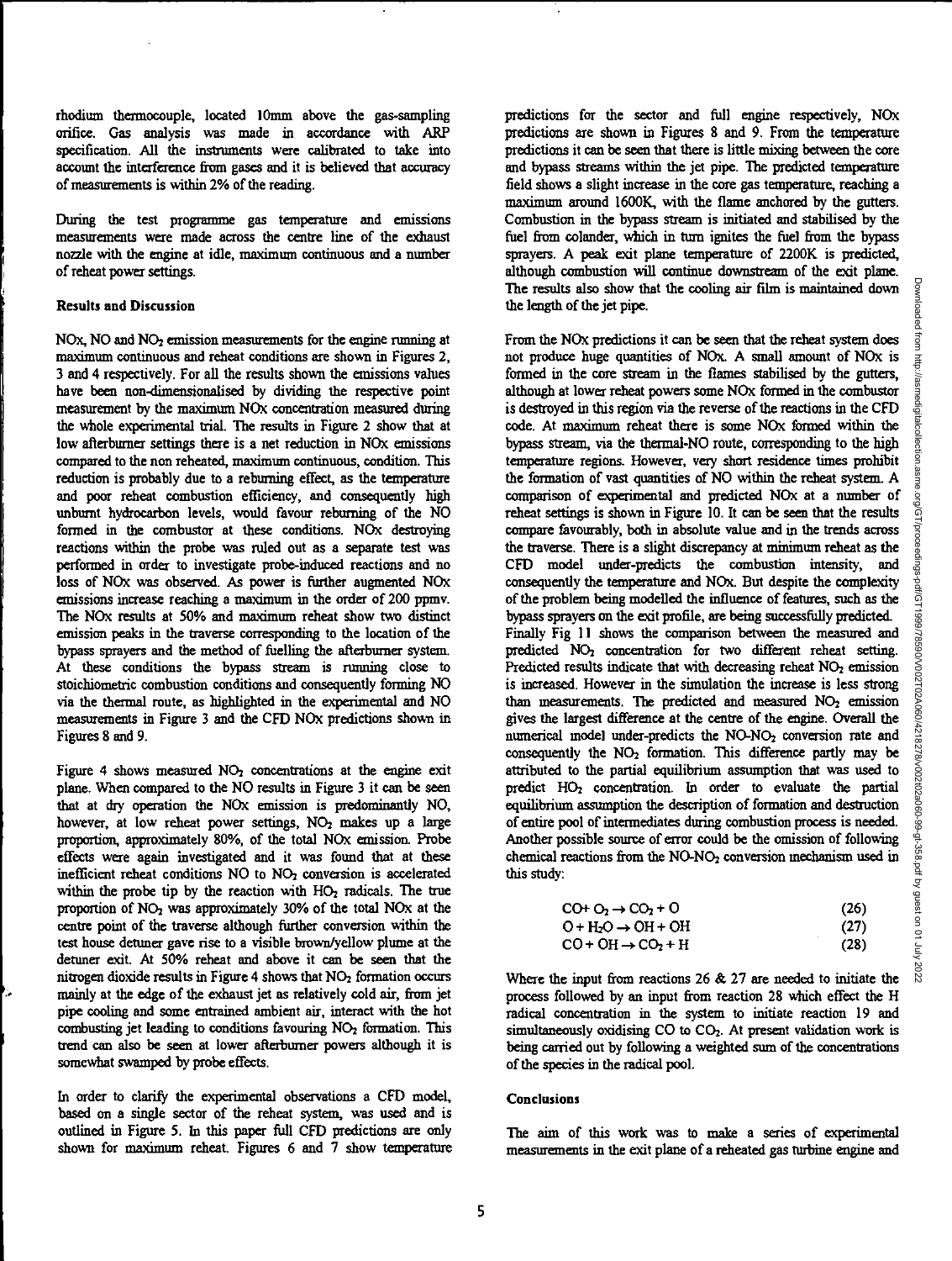.4

compare them to predictions from a CFD model. The system to be modelled was complicated, involving high flow-rates, mutli-point fuel injection and vitiated air, but the results reported in this paper show good agreement between the two techniques both qualitatively and quantitatively. The CFD model showed where NOx is produced and, in the future, where  $NO$  to  $NO<sub>2</sub>$  conversion occurs within the reheat system allowing the development of smart fuelling systems that minimise the production of NO and prevent the formation of visible emissions. The work also highlights problems associated with probe induced reactions in making measurements of NO and NO2 in fuel rich regions, such as those found at minimum reheat, and needs to be addressed to validate the CFD predictions.

## References

Al-Fawaz, A Dearden, L. M., Heclley, J. T., Pourkashanian, M., Williams, A and Yap, L. NOx Formation in Geometrically Scaled Gas Fired Industrial Burners, *25th Symposium (International) on Combustion.* The Combustion Institute p. 1027. (1994).

Amano, T, and Hose, K. "Cooling Condition of Hot Exhaust Gas For Low Conversion of NO to NO2". *Journal of the Institute of Energy,* December 1994, 67,pp 174-180, 1994.

Amin, E. M., Andrews, G. E., Pourkashanian, M., Williams, A. and Yetter, R. A. "Comparison Study of Pressure Effects on Pollutant Generation in Gas Turbine Combustors". Journal of Engineering for Gas Turbines and Power. 118.p 773. (1996).

Rothmeier, F., Eberius, K.H. and Just I. *Combustion Science and Technology,* Vol. 7. p. 77. (1973).

Baulch, D.L., Dysdale, D.D., Home, D.G., and Lloyd, AC., 'Evaluated Kinetic Data For High Temperature Reaction', Vol. 1,2,3, Butterworth. (1973).

Bllger, R.W. and Beck, R.E., *15th Symposium (international) on Combustion.* The Combustion Institute. p. 541. (1975).

Blauwens, J., Smets, B., and Peeters, B. *16th Symposium (International) on Combustion.* The Combustion Institute. p. 1055. (1977).

Bromly, J. FL, Barnes, F. J. and Little, L. H. "The Effects of Low Concentrations of CO,  $H_2$  and Hydrocarbons on NO<sub>2</sub>/NO Ratios in Heated *Gases", Journal of the Institute of Energy.* 61. pp. 89-97. (1988).

DeSoete, G. G. Overall Reaction Rates of NO and  $N_2$  Formation From Fuel Nitrogen. *15th Symposium (international) on Combustion,* The Combustion Institute. pp. 1093-1102. (1975).

Dixon-Lewis, G. Fifth International Conference on Numerical Combustion, TECFLAM, 1993.

Fahey, D. W. et al. "In Situ Observations in Aircraft Exhaust Plumes in the Lower Stratosphere at Mid-latitudes", *Journal of Geophysical Research.* 100. pp. 3065-3074. (1995).

Fenimore, C.P. *13th Symposium (International) on Combustion.*  The Combustion Institute. p.373. (1971).

Flower, W.L. Hanson, R.K. and Kruger, C.H. *15th Symposium (International) on Combustion.* The Combustion Institute. p. 823. (1975).

Foster, T.J. and Wilson, C.W. Detailed Chemical Modelling Predictions of *Emissions* from *a Reheated* Gas Turbine Engine with Application to Future Subersonic Aircraft. ASME PAPER GT-97- (1997).

Hand, G., Missaghi, M., Pourkashanian, M. and Williams, A. "Experimental studies and computer modelling of nitrogen oxides in a cylindrical natural gas fired furnace", IFRF  $9<sup>th</sup>$  Members Conference, May 1989.

Hanson, R.K., and Salimian, S. Survey of Rate Constants in H/N/0 System. p. 361. Combustion Chemistry, (Ed. W.C. Gardiner). (1984).

Hori, FL, Matstmaga, N., Melte, P. C. and Marinov, N. M. The Effect of Low Concentration Fuels on the Conversion of NO to NO2. *24th Symposium (International) on Combustion.* The Combustion Institute. pp. 909-916. (1992).

Jolmsson, J. E., Glarborg, P. and Dam-Johansen, K. "Thermal Dissociation of Nitrous Oxide at Medium Temperatures", 24<sup>th</sup> *Symposium (International) on Combustion.* The Combustion Institute. pp. 917-923. (1992).

Magninsen, B.F. and Hjertager, B.H. *16th Symposium (International) on Combustion.* The Combustion Institute. p. 719. (1977).

Michaud, M. G., Westmoreland, P. R. and Feitelberg, A. S. Chemical Mechanisms of NOx Formation for Gas Turbine Conditions. *24th Symposium (International) on Combustion.* The Combustion Institute. pp. 879-889. (1992).

Miller, J. A. and Bowman, C. T. Mechanism and Modelling of Nitrogen Chemistry in Combustion. *Progress in Energy and Combustion Science.* 15. pp. 287-338. (1989).

Miller, JA., Branch, MC., McLean, W. J., Chandler, D.W., Smooke, M.D. and Kee, R. *J., 20th Symposium (International) on Combustion.* The Combustion Institute. p. 673. (1985).

Missaghi, M., Pourkashanian, M., Williams, A. and Yap, L. Proceedings of American Flame Days Conference. USA. (1990).

Missaghi, M., Pourkashanian, M., Williams, A., Yap, L. Predictions of NOx Emissions from Oxygen-Enriched low NOx Burners. *Proceedings of the International Conference on Environmental Control of Combustion.* Honolulu, Hawaii, AFRC. (1991).

Monat, LP., Hanson, R.K., and Kruger, C.H. 17th *Symposium (International) on Combustion.* The Combustion Institute. p 543. (1979).

Non, M. "Nitrogen Dioxide Formation by the Mixing of Hot Combustion Gas with Cold Air", *Twenty Second Symposium (International) on Combustion.* The Combustion Institute, 1988.

Nishioka, M., Nakagawa, S., Ishikawa, Y. and Takeno, T. "NO Emission Characteristics of Methane-Air Double Flame". *Combustion and Flame* 98:127-138, 1994.

Peters, N. and Donnexhack. S. *18th Symposium (International) on Combustion.* The Combustion Institute. p.33. (1981).

Schefer, R. W. Namazian, M. and Kelly, J. Combustion Research Facility News, Sandia National Laboratories. Vol 3., No. 4, (1991).

Schulte, P. and Schlager, H. In-flight measurements of cruise altitude nitric oxide emission indices of commercial jet aircraft *Geophys. Res. Len.* 23, pp. 165-168. (1996).

Seto, S. P. and Lyon, T. F. Nitrogen Oxide Emissions Characteristics of Augmented Turbofan Engines. *Journal of Engineering for Gas Turbines and Power.* 116. pp. 478-482. (1994).

Brimdish, K. D, Moncriet, J., Wilson, C. W. and Wooton, A. DIAL Measurements on a Gas Turbine Exhaust. AGARD Fall Meeting (1997).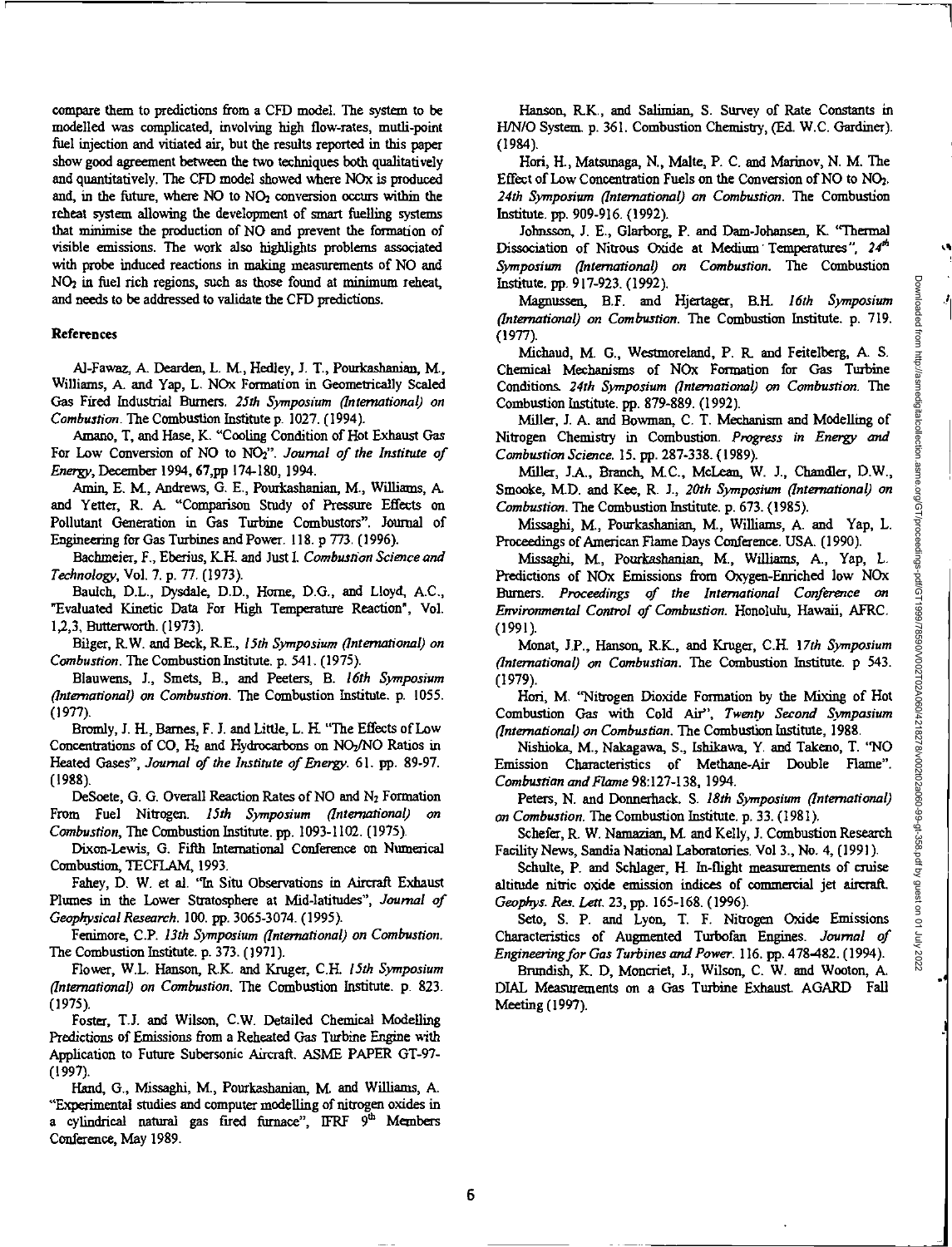

Figure 1. Photograph showing the traversing gas sampling probe insitu.



Figure 3. Engine exit centre line NO measurements at maximum continuous and reheat conditions.



Figure 2. Engine exit centre line NOx measurements at maximum continuous and reheat conditions.



Figure 4. Engine exit centre line NO<sub>2</sub> measurements at maximum continuous and reheat conditions.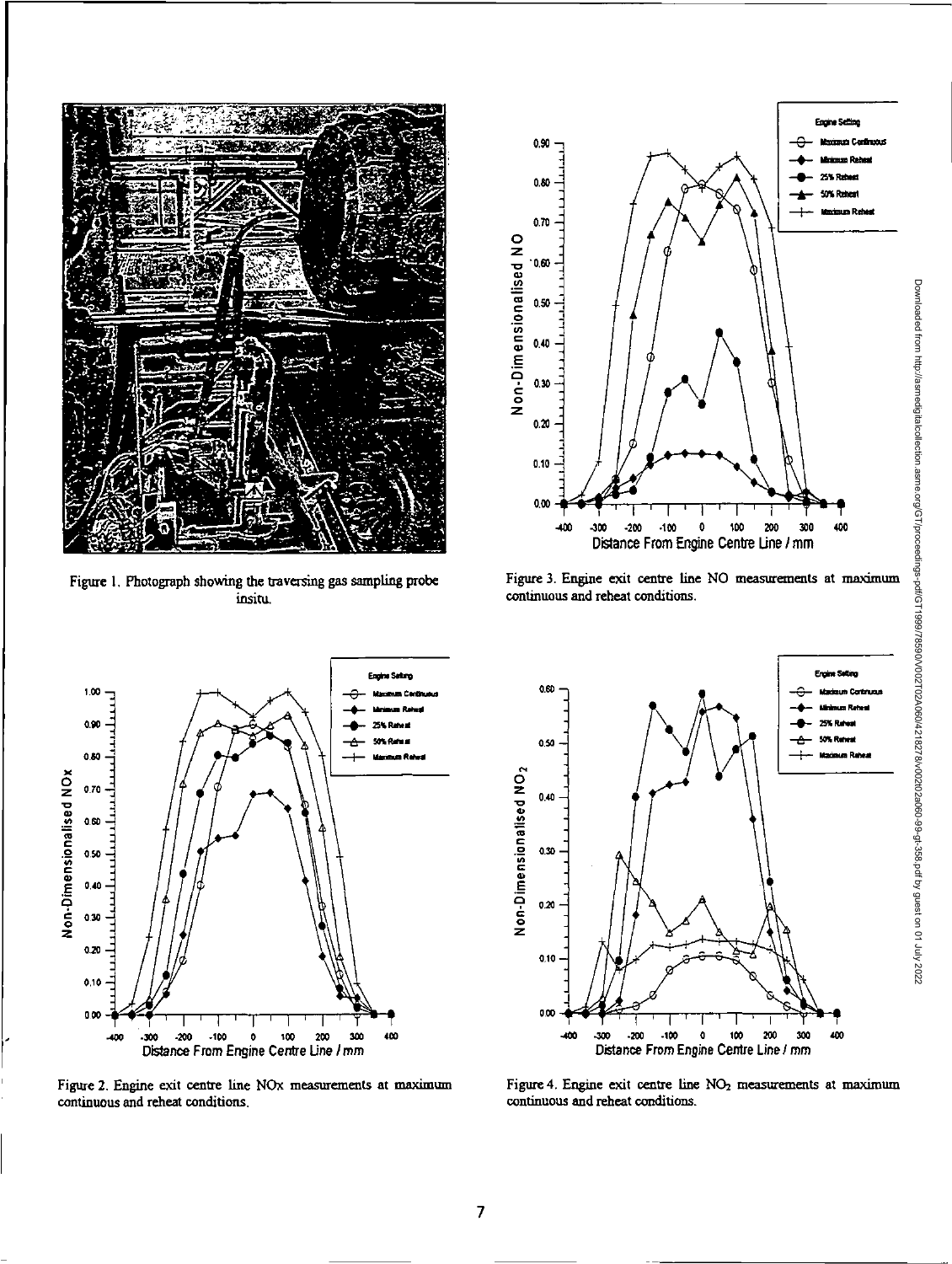

Figure 5. CFD model outline of the reheat section.



Figure 6. CFD Temperature prediction at various planes in the reheat section.



Figure 7. CFD Temperature prediction shown for the complete engine at various planes down the reheat system.



Figure 8. CFD NO<sub>x</sub> prediction at various planes in the reheat section.



Figure 9. CFD NOx prediction shown for the complete engine at various planes down the reheat system